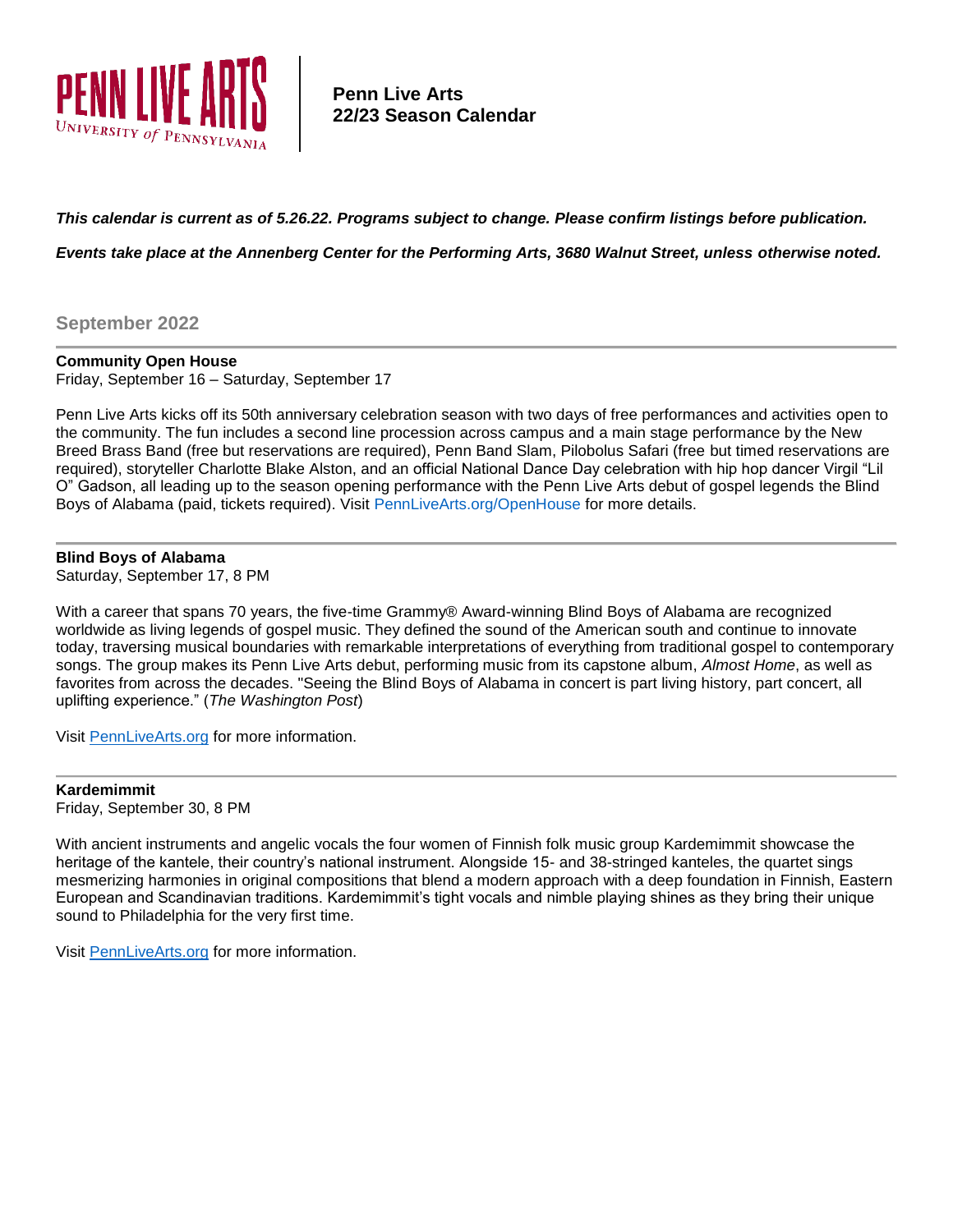# **October 2022**

#### **Machine de Cirque** *La Galerie* Sunday, October 2, 7 PM

Seven zany acrobats and an electrifying musician set off a vibrant explosion of color in an otherwise monochrome museum exhibit. In this feast for the senses, the wacky and endearing characters of *La Galerie* combine dizzying feats, astonishing discoveries and a serious dose of silly fun in an ode to creativity. The Québec-based Machine de Cirque makes its Philadelphia debut with breathtaking stunts and live music in a show that's at once playful, poetic and perilous.

Visit [PennLiveArts.org](https://pennlivearts.org/) for more information.

**Pilobolus** Friday, October 7, 8 PM Saturday, October 8, 2 PM Saturday, October 8, 8 PM

Pilobolus celebrates 50 years of radical creativity and boundary-pushing art with *Big Five-OH!*, a remixed retrospective of signature works from vintage classics to current innovations. It's the Pilobolus audiences have grown to love, with wit, sensuality and stunning physical acumen, put on a sideways tilt as the company looks to the future and tests every limit. "There are other companies that take art to extremes, but Pilobolus proves once more that it does it best." (*The Philadelphia Inquirer*)

Visit [PennLiveArts.org](https://pennlivearts.org/) for more information.

**Negro Ensemble Company Our Voices, Our Time: One-Act Play Festival** Saturday, October 8, 2 PM Saturday, October 8, 8 PM

Our Voices, Our Time: One-Act Play Festival, a collaboration with Penn Live Arts' 2022-23 season artist-in-residence, the esteemed Negro Ensemble Company, seeks to amplify and celebrate Black voices, stories and perspectives, elevating meaningful and thought-provoking conversations on the monumental role of Black artists in shaping art and culture in our country. Selected from a worldwide pool of submitted scripts, each play will be produced and see its world premiere with Penn Live Arts before going on to New York for an extended run.

This project is funded in part by an Arts*Forward* grant from the Association of Performing Arts Professionals, made possible through support from The Andrew W. Mellon Foundation.

Additional support has been provided through an Extended Artist Residency grant from The Sachs Program for Arts Innovation.

The Negro Ensemble Company Residency in the 22/23 season is made possible in part with support provided by the Penn Live Arts Accelerator Program at the University of Pennsylvania.

The Negro Ensemble Company is the 22/23 season artist-in-residence of the Brownstein Residency for Artistic Innovation.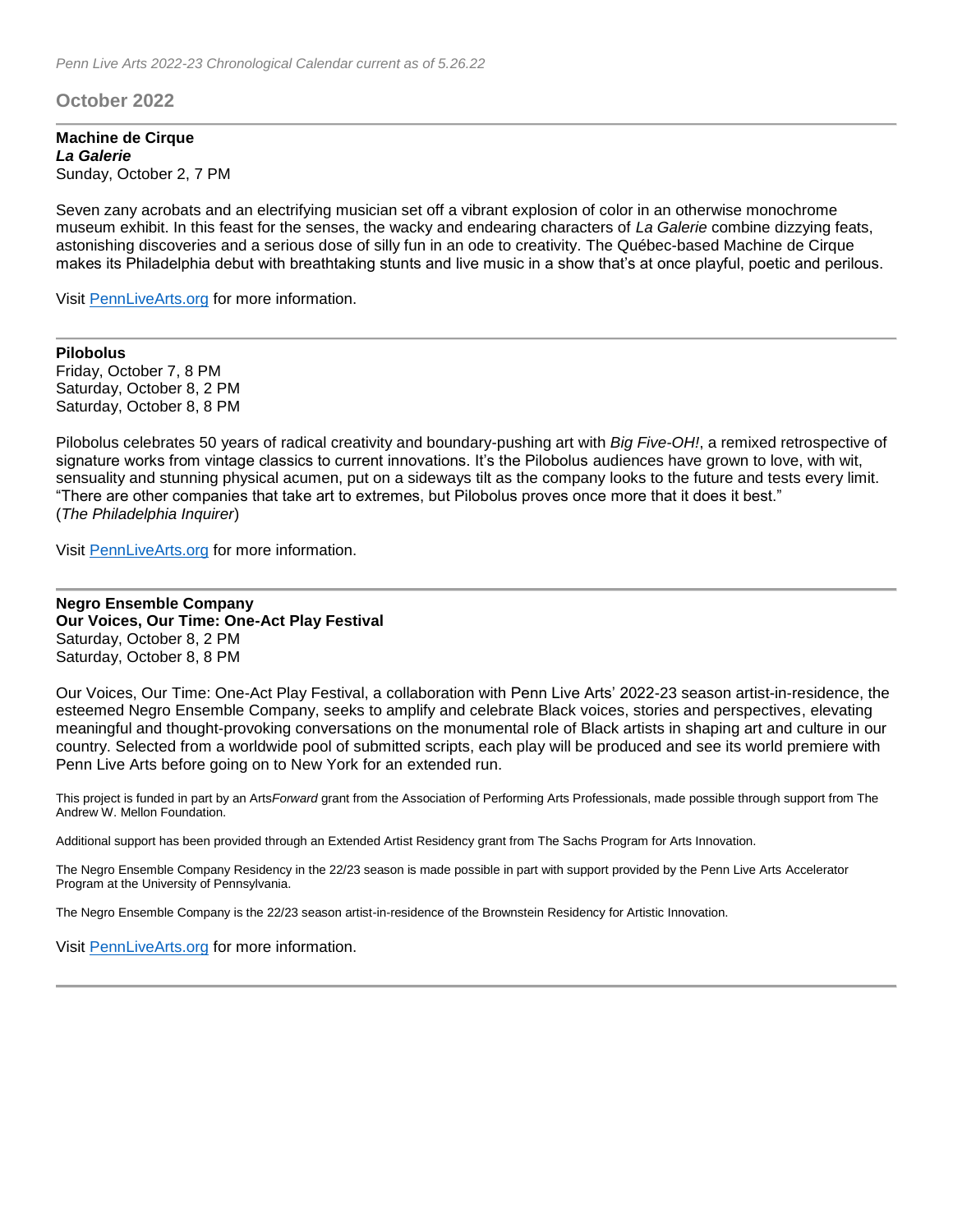**Alice & John: A Coltrane Festival Pam Tanowitz Dance** Friday, October 14, 8 PM Saturday, October 15, 2 PM Saturday, October 15, 8 PM

Known for "sublime dance theater of the highest caliber," Pam Tanowitz "has long been one of the most formally brilliant choreographers around." (*The New York Times*) Following her Penn Live Arts debut during its 2021-22 digital season, Tanowitz' acclaimed company returns with two world premieres, including *Walk With Me*, a PLA-commissioned work set to the music of Alice and John Coltrane. With live music by saxophonist Lakecia Benjamin and her band, Pursuance, the piece sees Tanowitz choreographing to jazz for the first time. Her innovative twist on ballet and modern styles continues to shine in *forever and ever and ever and ever*, uniquely developed for the Annenberg Center's Zellerbach Theatre.

Penn Live Arts is the lead commissioner of *Walk With Me*.

Pam Tanowitz Dance's *Walk With Me* in the 2022-23 season is made possible in part with support provided by the Penn Live Arts Accelerator Program at the University of Pennsylvania.

Co-commissioning and development support was provided by Fisher Center LAB, which receives funding from the Fisher Center at Bard's Artistic Innovation Fund with lead support from Rebecca Gold and S. Asher Gelman through the March Forth Foundation. The Fisher Center at Bard is Pam Tanowitz's artistic home.

Visit [PennLiveArts.org](https://pennlivearts.org/) for more information.

**Alice & John: A Coltrane Festival Lakecia Benjamin & Pursuance with Special Guests** Sunday, October 16, 7 PM

Named a rising star in *DownBeat*'s 2020 Critics Poll, Lakecia Benjamin is fierce and fearless, offering a reverent embrace of the jazz canon infused with the soul of funk and R&B. In an all-Coltrane program, Benjamin is joined by her band, Pursuance, and some very special guests: vocalist Dee Dee Bridgewater and two musicians who played with the Coltranes themselves, Gary Bartz and Philadelphia-native Reggie Workman. Enjoy John Coltrane's masterpiece, *A Love Supreme*, and his newly rediscovered "Blue World," as well as music from Benjamin's *Pursuance: The Coltranes* album and the world premiere of a Penn Live Arts commission.

Lakecia Benjamin is Artistic Advisor of Alice & John: A Coltrane Festival.

Visit [PennLiveArts.org](https://pennlivearts.org/) for more information.

**Alice & John: A Coltrane Festival Ravi Coltrane Quintet The Music of John & Alice Coltrane** Saturday, October 22, 8 PM

Back by popular demand, the second son of Alice and John "has evolved a bright, warm tone that pours from his instrument with a lucidity of expression, often with a molten intensity not devoid of a certain family resemblance." (*The Philadelphia Inquirer*) In the Philadelphia premiere of his Cosmic Music program, saxophonist Ravi Coltrane leads a contemporary exploration of the groundbreaking, mystical and spiritual music of his legendary parents.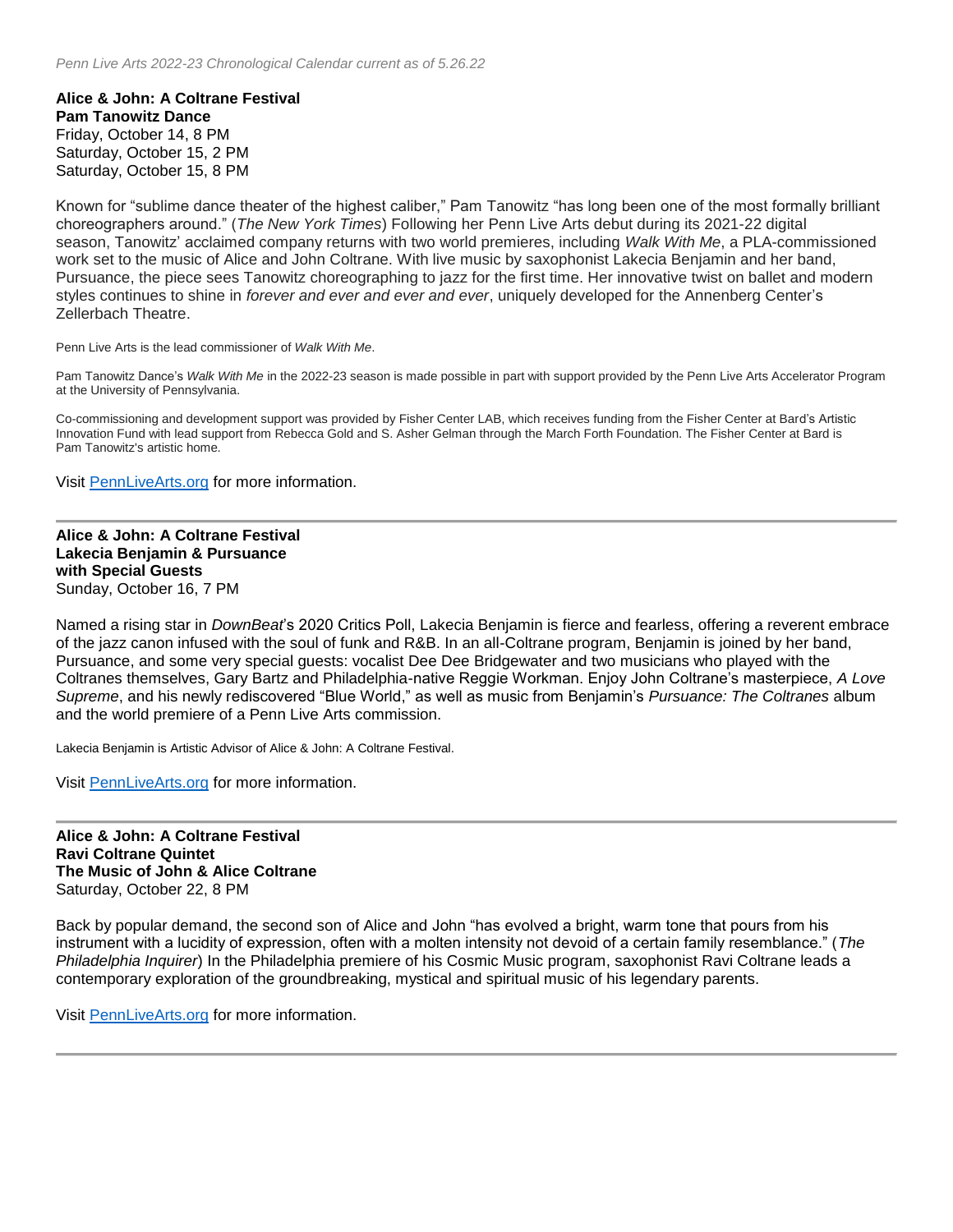**Alice & John: A Coltrane Festival Brandee Younger** Sunday, October 23, 7 PM

Making her Penn Live Arts debut, the classically trained, 2021 Grammy®-nominated harpist celebrates her musical hero Alice Coltrane's otherworldly album, *Ptah, the El Daoud,* with additional Coltrane favorites and music from Younger's 2021 album, *Somewhere Different.* **"**Younger has almost single-handedly made a persuasive argument for the harp's role in contemporary jazz," *(The New York Times*) and this immersive concert experience will surely illustrate why.

Visit [PennLiveArts.org](https://pennlivearts.org/) for more information.

*The Songs of Solomon* **The Music of Salamone Rossi** Thursday, October 27, 7:30 PM Philadelphia Episcopal Cathedral

Explore the world of Salamone Rossi, a Jewish composer working in Italy at the same time as Claudio Monteverdi. Largely ignored until the 20th century, Rossi was a multifaceted musician who wrote for the glittering court of Mantua as well as for the synagogue. The first known musician to compose a collection of choral motets in Hebrew, Rossi's *The Songs of Solomon* (1623) were an innovative development in Jewish devotional music. Meg Bragle, mezzo-soprano and Penn Department of Music Artist-in-Residence, is joined by other nationally renowned artists to create a portrait in sound of this intriguing and talented composer.

Visit [PennLiveArts.org](https://pennlivearts.org/) for more information.

#### **Béla Fleck & Abigail Washburn**

Sunday, October 30, 7 PM

Hailed as "the king and queen of the banjo," (*Paste Magazine*) sixteen-time Grammy® Award-winner Béla Fleck returns to our stage alongside his wife, fellow banjoist and singer Abigail Washburn. Fleck is the world's premier banjo player, known for his eclectic mix of bluegrass and jazz, while Washburn marries folk traditions with far-flung Eastern influences. Together, their sound is familiar yet wildly innovative, and on stage their artistry and chemistry results in a picking partnership unlike any on the planet.

Béla Fleck & Abigail Washburn's performance is co-presented with World Cafe Live.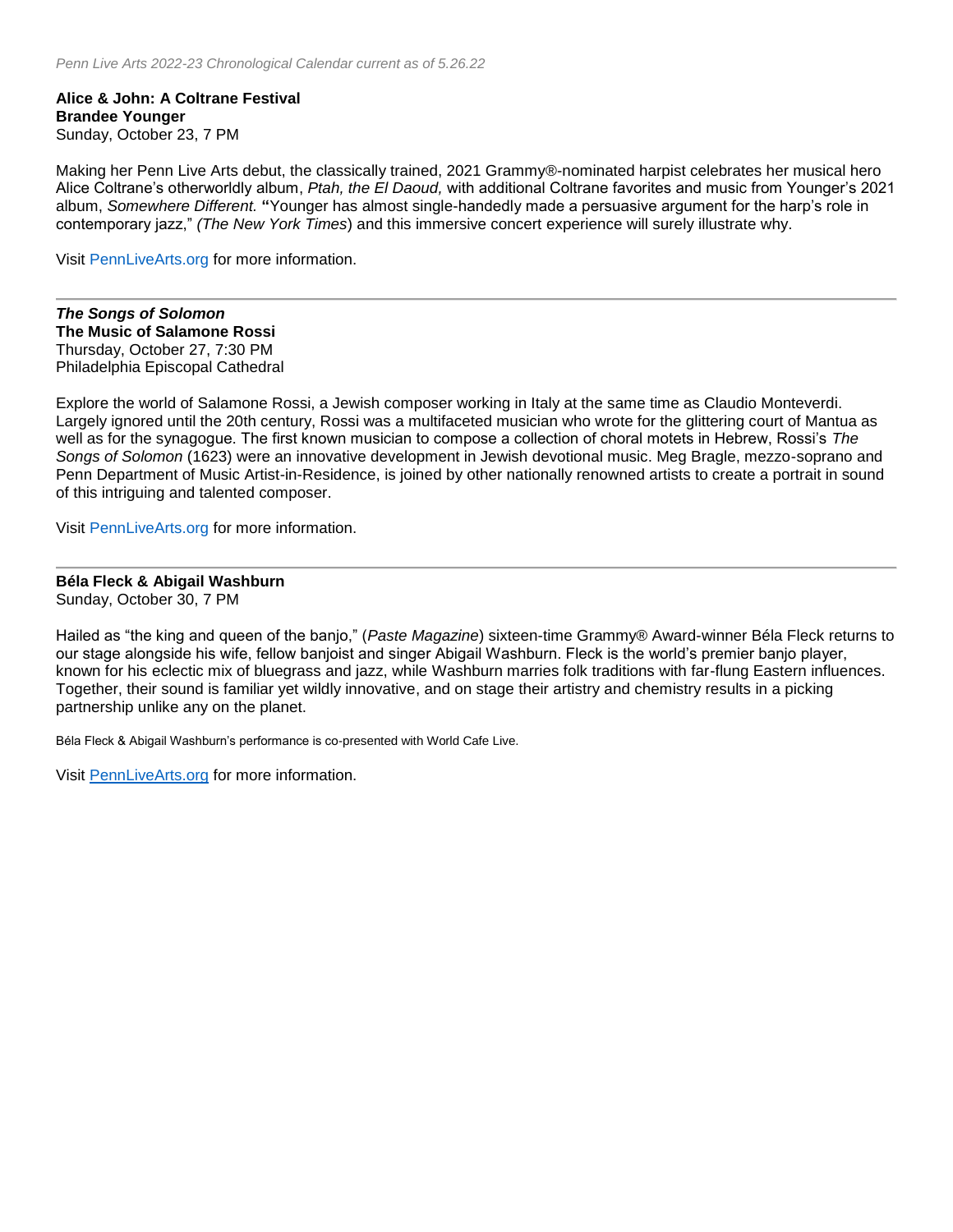**November 2022**

#### **Ballet Hispánico**

Friday, November 4, 8 PM Saturday, November 5, 2 PM Saturday, November 5, 8 PM

"One of the best contemporary repertory ensembles," (*The New York Times*) Ballet Hispánico recently celebrated five decades of lush and virtuosic dance that fuses Latin culture with contemporary technique. Theatricality and passion propel every move as Ballet Hispánico performs the Philadelphia premieres of *Club Havana*, an exhilarating mash-up of Latin styles, *Con Brazos Abiertos*, a fun and frank look at life caught between Mexican and American cultures, and *Línea Recta*, a powerful exploration of flamenco and its lack of physical partnering.

#### **Program:**

*Club Havana* by Pedro Ruiz *Con Brazos Abiertos* by Michelle Manzanales *Línea Recta* by Annabelle Lopez Ochoa

Visit [PennLiveArts.org](https://pennlivearts.org/) for more information.

# *Falling Out of Time*

Sunday, November 6, 7 PM

Osvaldo Golijov's gripping song cycle, *Falling Out of Time,* explores the vast emotional journey of a mother and father grieving the loss of their son. Based on David Grossman's book of the same name, this piece "glides frictionlessly across classical, folk, pop, and jazz idioms" as a "kind of voyage of the soul through jagged sweeps of grief and defiance, memory and yearning." (*The Boston Globe*) Performed by several musicians from the Silk Road Ensemble, this Philadelphia premiere by a Penn alumnus weaves an evocative tapestry of sound with voices, Persian kamancheh, Chinese pipa and sheng, trumpet, guitar, electronics, string quintet and percussion.

Sung in English and Hebrew with supertitles.

Visit [PennLiveArts.org](https://pennlivearts.org/) for more information.

# **Terence Blanchard & Andrew F. Scott Gordon Parks: An Empathetic Lens** Saturday, November 12, 8 PM

Five-time Grammy® Award-winning trumpeter/composer Terence Blanchard is joined by his E-Collective, the Turtle Island Quartet and visual artist Andrew F. Scott for a dynamic portrait of dual influences. Performing music from his 2021 album, *Absence*, Blanchard offers a heartfelt tribute to legendary jazz saxophonist Wayne Shorter. This Philadelphia premiere is enhanced by Scott's live curation of Gordon Parks' iconic photography, showcasing his tremendous impact on social justice and humanitarianism.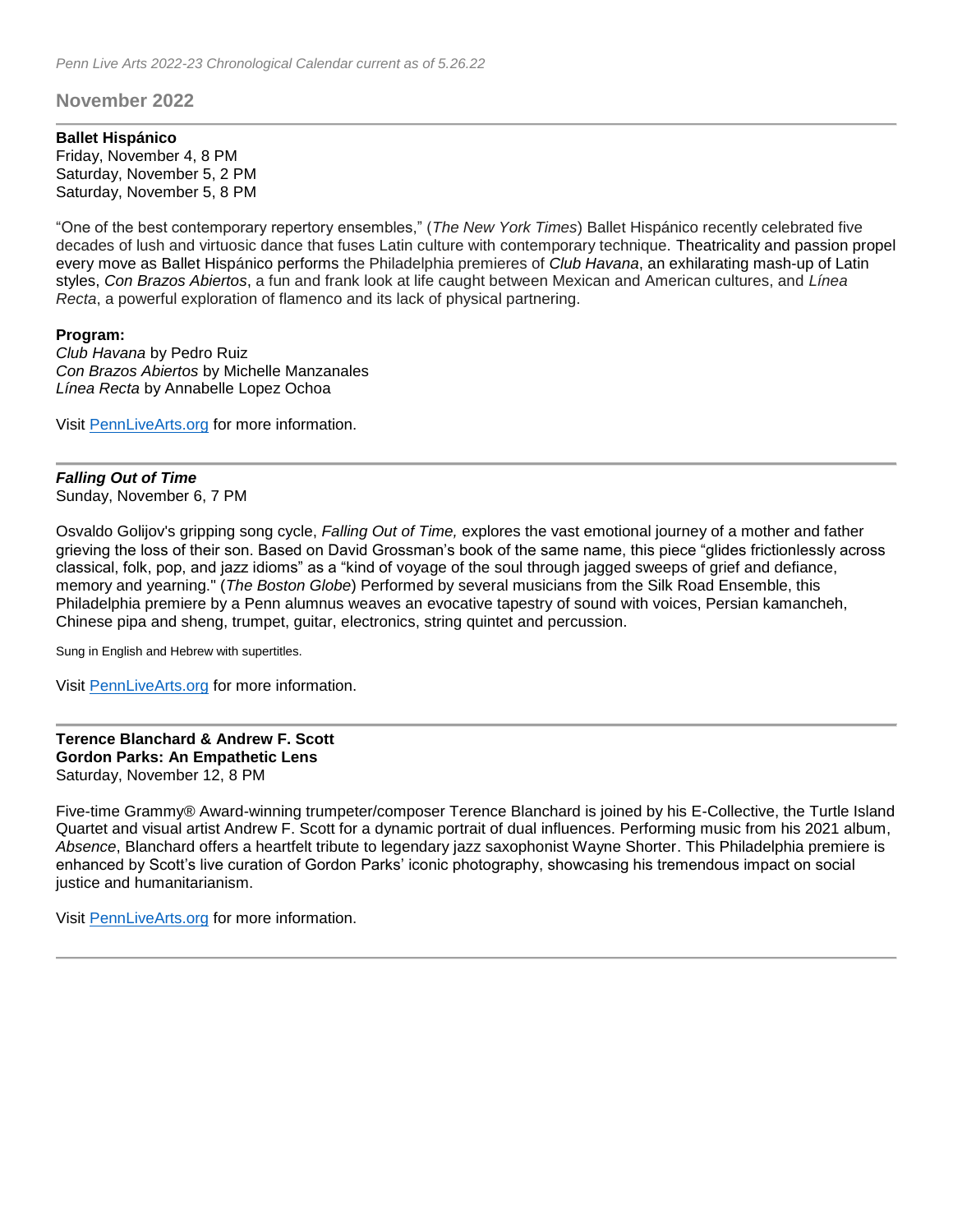# **Soweto Gospel Choir**

Friday, November 18, 8 PM

With "a cornucopia of remarkable voices," (*The New York Times*) the Soweto Gospel Choir returns with its much-beloved blend of South African gospel, reggae and pop. The three-time Grammy® Award-winning choir performs the Philadelphia premiere of *Hope*, a powerful program that celebrates freedom for all in South Africa and the U.S., along with inspirational classics by Billie Holiday, James Brown, Aretha Franklin and many more. Don't miss this vibrant evening with the world's favorite choir.

Visit [PennLiveArts.org](https://pennlivearts.org/) for more information.

**December 2022**

#### **Rennie Harris Puremovement** *Rome & Jewels*

Friday, December 9, 8 PM Saturday, December 10, 2 PM Saturday, December 10, 8 PM

"The most brilliant hip-hop choreographer in America," (*The New Yorker*) Rennie Harris, is back with a complete remounting of one of his most celebrated works, *Rome & Jewels*. A story of love, fear, violence and triumph, *Rome & Jewels* challenges preconceived notions of Shakespeare with a hip hop journey through the streets of Philadelphia. The evening-length production was groundbreaking globally, winning numerous awards as it explored racial, religious and economic questions through the lens of gang violence. Honoring Puremovement's 30th anniversary and featuring some of the original cast, Elizabethan drama gets intermixed with hip hop rhythms and tragic gang culture, resulting in an epic and poetic look at real life.

This performance contains strong language and sexual content.

Rennie Harris Puremovement's *Rome & Jewels* in the 22/23 season is made possible in part with support provided by the Penn Live Arts Accelerator Program at the University of Pennsylvania.

Visit [PennLiveArts.org](https://pennlivearts.org/) for more information.

# **The Rodney Marsalis Philadelphia Big Brass A Very Brassy Christmas** Sunday, December 11, 7 PM

Mixing classical, big band jazz and New Orleans swing, this brass ensemble brings together top musicians from across the country for a jazzy holiday celebration. Led by trumpeter Rodney Marsalis, part of the famed first family of jazz, this glorious group will ring in the season with Christmas classics, including arrangements from Tchaikovsky's *The Nutcracker* and Handel's *Messiah*. This festive evening with a dream team of brass players is not-to-be-missed.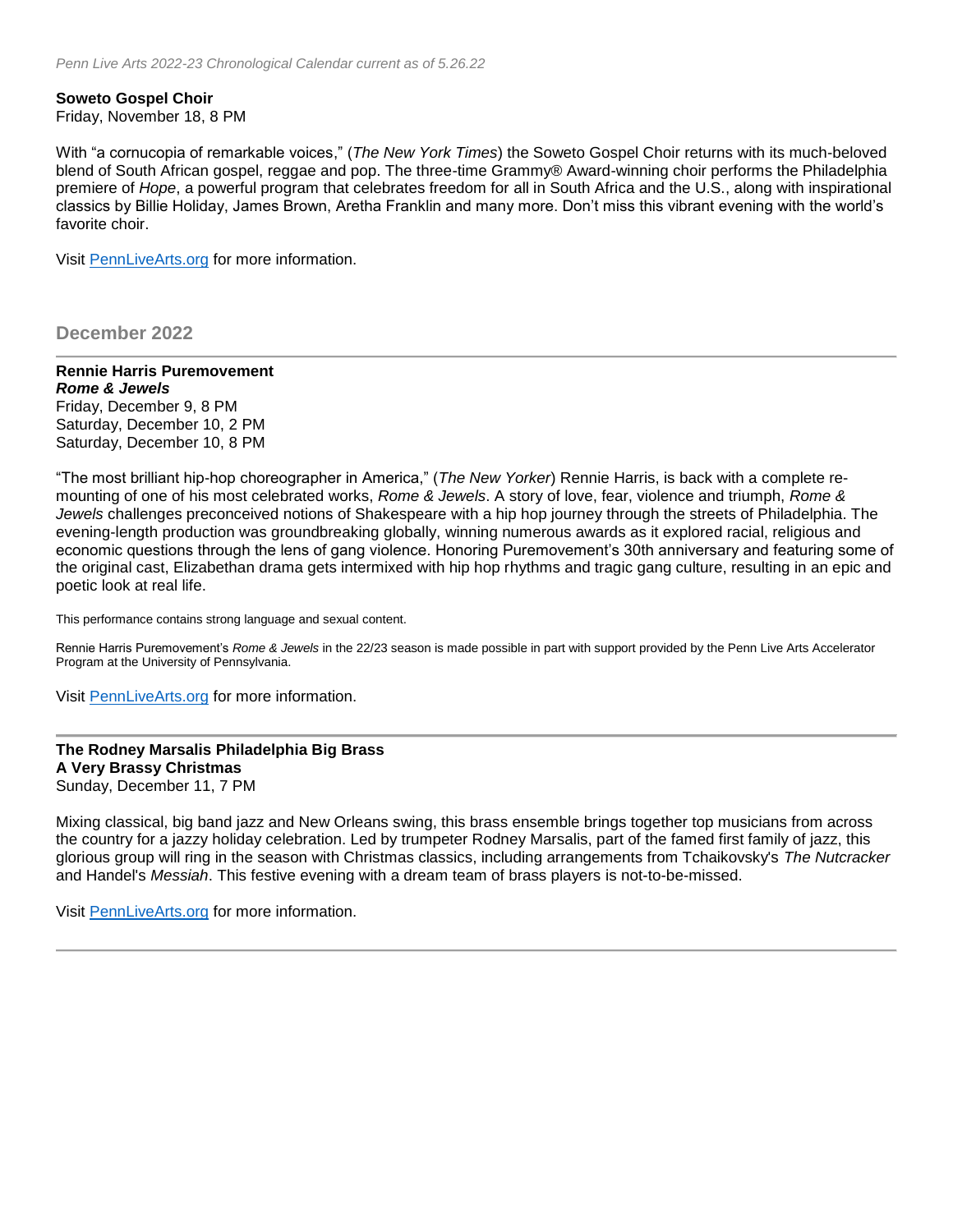## **The Crossing @ Christmas**

Friday, December 16, 7 PM The Church of the Holy Trinity, Rittenhouse Square

"America's most astonishing choir," (*The New York Times*) The Crossing, reflects on our world during the holiday season. Conducted by Donald Nally, this multiple Grammy® Award-winning new music ensemble performs a world premiere by Caroline Shaw and the Philadelphia premiere of *Mass Transmission* by Mason Bates. Featuring organist Scott Dettra, *Mass Transmission* explores how the telephone and early radio connected people across the planet but created a new kind of global loneliness at the same time.

The Crossing @ Christmas performance in the 22/23 season is made possible in part with support provided by the Penn Live Arts Accelerator Program at the University of Pennsylvania.

Visit [PennLiveArts.org](https://pennlivearts.org/) for more information.

**January 2023**

**Arno Schuitemaker** *If You Could See Me Now* Friday, January 13, 8 PM Saturday, January 14, 2 PM Saturday, January 14, 8 PM

"One of the leading dancers in the Netherlands," (*Dance Europe*) former aeronautical engineer turned award-winning choreographer Arno Schuitemaker makes his U.S. debut with the U.S. premiere of *If You Could See Me Now.* This magical and intense full-length work explores perception through a radical integration of hypnotic, perpetual movement with electronic music and light, stretching how one experiences space and time. *If You Could See Me Now* hints at themes of love, loneliness and waiting, while urging you to take another look.

Visit [PennLiveArts.org](https://pennlivearts.org/) for more information.

**Dance Theatre of Harlem** Friday, January 20, 8 PM Saturday, January 21, 2 PM

Saturday, January 21, 8 PM

The iconic Dance Theatre of Harlem returns to Penn Live Arts with the world premiere of *Blake Works IV (The Barre Project)* by William Forsythe. This work is the latest in a continuously evolving series, *The Barre Project*, which originated digitally during the height of the pandemic when live performances weren't possible. A sort of "love letter to dancers, to technique, to the possibilities of the ballet barre," (*Fjord Review*) this new version was created specifically for Dance Theatre of Harlem, highlighting the diverse and formidable talents of this stunning company.

World premiere: January 20, 2023, Dance Theatre of Harlem, Penn Live Arts/Annenberg Center, Philadelphia.

Originated from *The Barre Project (Blake Works II),* created and filmed in 2020 with Tiler Peck, Lex Ishimoto, Brooklyn Mack and Roman Mejia for its first broadcast on March 25, 2021, on the CLI Studio Digital Platform. [www.clistudios.com](http://www.clistudios.com/)

This world premiere was made possible in part with support provided by the Penn Live Arts Accelerator Program at the University of Pennsylvania.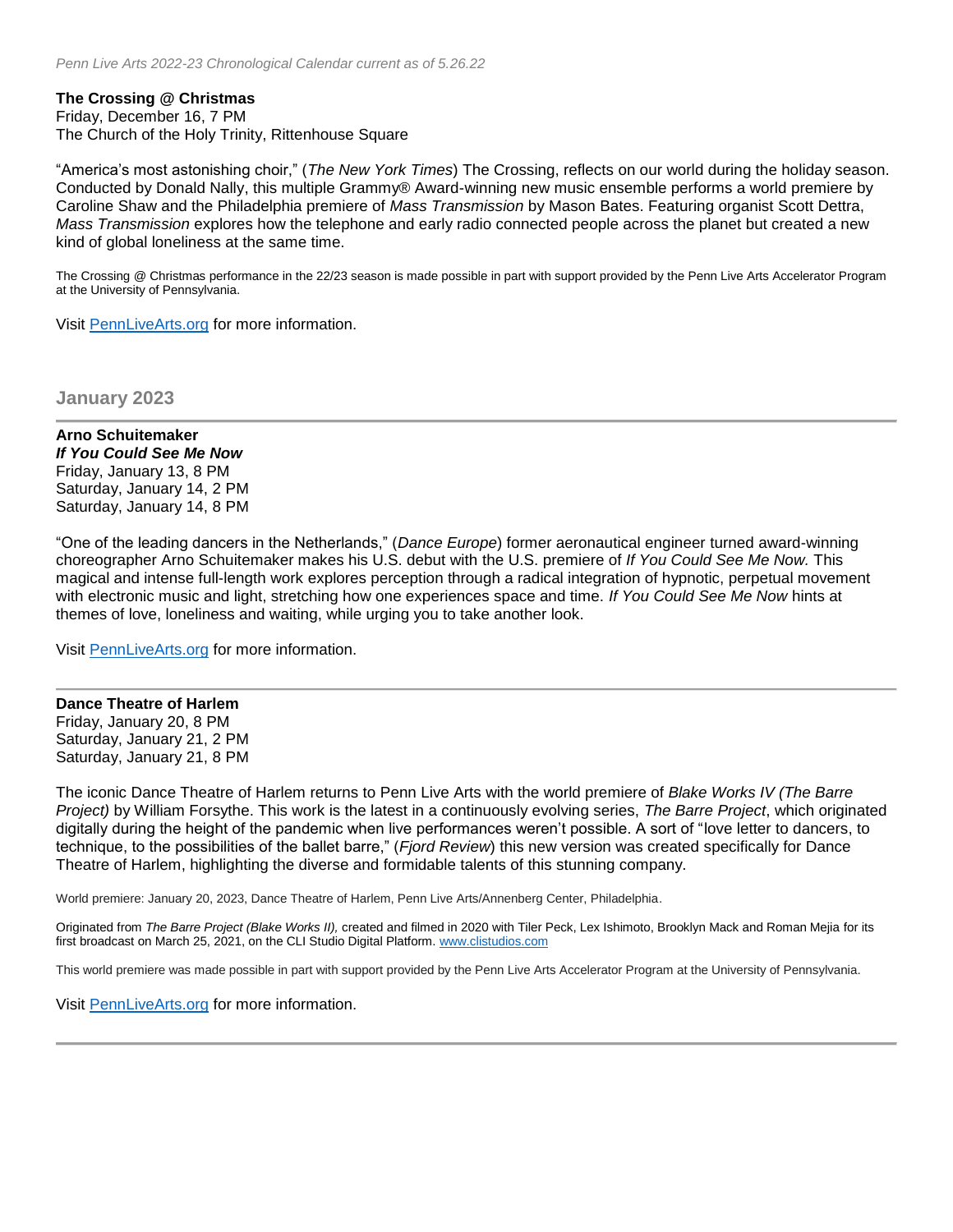**Teatro delle Albe** *fedeli d'Amore* Friday, January 20, 8 PM Saturday, January 21, 8 PM

Written by Marco Martinelli Music by Luigi Ceccarelli Performed by Ermanna Montanari Devised and directed by Marco Martinelli and Ermanna Montanari

Teatro delle Albe is one of Italy's most respected contemporary theatre companies, earning world-wide acclaim for its innovative style and boundary-pushing approach to traditional theatre. Co-founded by Marco Martinelli and Ermanna Montanari, the troupe makes its Philadelphia debut with the U.S. premiere of *fedeli d'Amore (Love's Faithful)*. Written by Martinelli as a "polyptych in seven panels," the work reflects on Dante Alighieri and the contemporary world through evocative vocal, musical and visual dramaturgy, a visceral staging of the last visions of Dante during his final passage from life to death.

Performed in Italian with English supertitles.

Visit [PennLiveArts.org](https://pennlivearts.org/) for more information.

#### **Benjamin Bagby's** *Beowulf* Friday, January 27, 8 PM

With dragons, demons and heroic quests, the Old English epic poem *Beowulf has* captivated the masses for centuries. Now, renowned performer Benjamin Bagby uses his voice and the Germanic harp to present the medieval text, evoking an entire ancient world on stage. Seldom seen in Philadelphia, Bagby makes his Penn Live Arts debut and "comes as close to holding hundreds of people in a spell as ever a man has...That is much too rare an experience." (*The New York Times*)

Visit [PennLiveArts.org](https://pennlivearts.org/) for more information.

**Acrobuffos** *Air Play* Sunday, January 29, 3 PM

Circus and science collide in this poetic ode to the power of air. A smash hit back in 2019, Acrobuffos' *Air Play* makes the ordinary seem extraordinary as audiences of all ages laugh and watch in awe. With knowing smiles and suitcases full of surprises, this comedic duo animates airflow, goads gravity and makes buoyant, beautiful and really, really high art out of the very thing we breathe. "Something wonderful is in the air. *Air Play* is delightful." (*The New York Times*)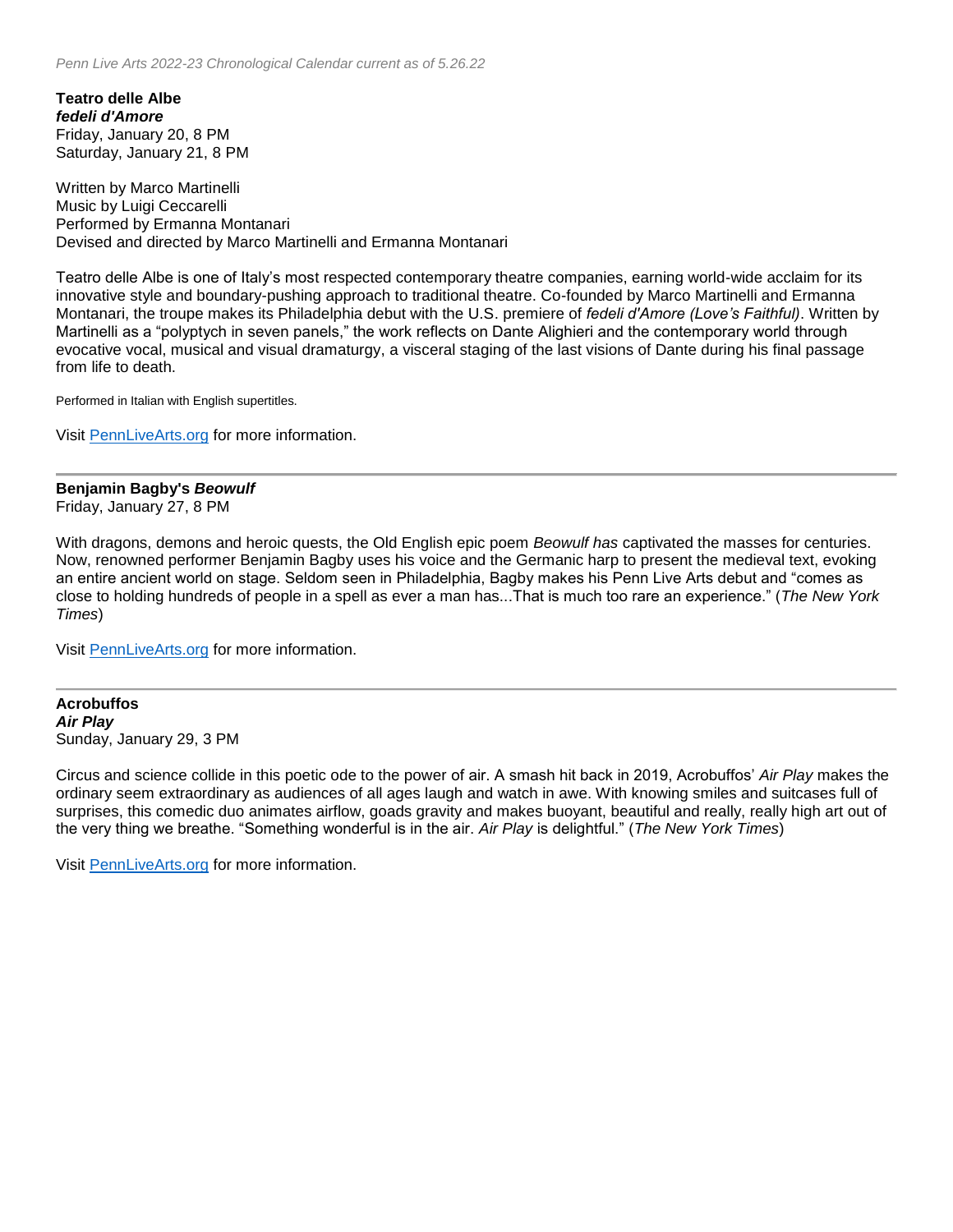# **February 2023**

## **Sō Percussion & Caroline Shaw**

Friday, February 3, 8 PM

Pulitzer Prize-winning composer Caroline Shaw combines forces with Sō Percussion, known for an "exhilarating blend of precision and anarchy, rigor and bedlam." (*The New Yorker*) Vocalist on this program, Shaw's faultless ear for melody and harmony pairs with Sō Percussion's nearly endless menagerie of instruments and techniques, offering a powerful program of Philadelphia premieres, including *Let the Soil Play Its Simple Part*, composed together, as well as Shaw's *Taxidermy* and the Grammy® Award-winning *Narrow Sea*. Making their Penn Live Arts debuts, these brilliant artists unveil a soulful world of sonic richness, explored through the medium of distinctly contemporary songs.

Visit [PennLiveArts.org](https://pennlivearts.org/) for more information.

# **VOCES8**

Thursday, February 9, 7:30 PM Philadelphia Episcopal Cathedral

The "eight beautifully integrated solo voices" (*BBC Music Magazine*) of Britain's VOCES8 take a cappella to the next level in this Penn Live Arts debut. Boasting a vastly diverse repertoire, a charming stage presence and a passion for inspiring future generations of musicians, "the singing of VOCES8 is impeccable in its quality of tone and balance. They bring a new dimension to the word 'ensemble' with meticulous timing and tuning." (*Gramophone Magazine*) Following extensive international tours, VOCES8 has a devoted fan base and an opportunity to enjoy one of their performances in one of Philadelphia's most beautiful spaces is not-to-be-missed.

Visit [PennLiveArts.org](https://pennlivearts.org/) for more information.

## **Martha Graham Dance Company**

Friday, February 10, 8 PM Saturday, February 11, 2 PM Saturday, February 11, 7 PM

The most celebrated modern dance company in America returns to Philadelphia with a wondrous classic and an exciting Philadelphia premiere. The "most skilled and powerful dancers you can ever hope to see" (*The Washington Post*) perform a newly reimagined *Canticle for Innocent Comedians*, based on the 1952 original which was considered magical but is now lost. With lead choreography by Emmy® and Tony® Award-winner Sonya Tayeh alongside a diverse group of dancemakers, this *Canticle* keeps the same format and theme with a new score by jazz pianist Jason Moran. Completing the program, the iconic *Appalachian Spring* showcases why Graham's legacy and company have remained at the forefront of American dance for most of a century.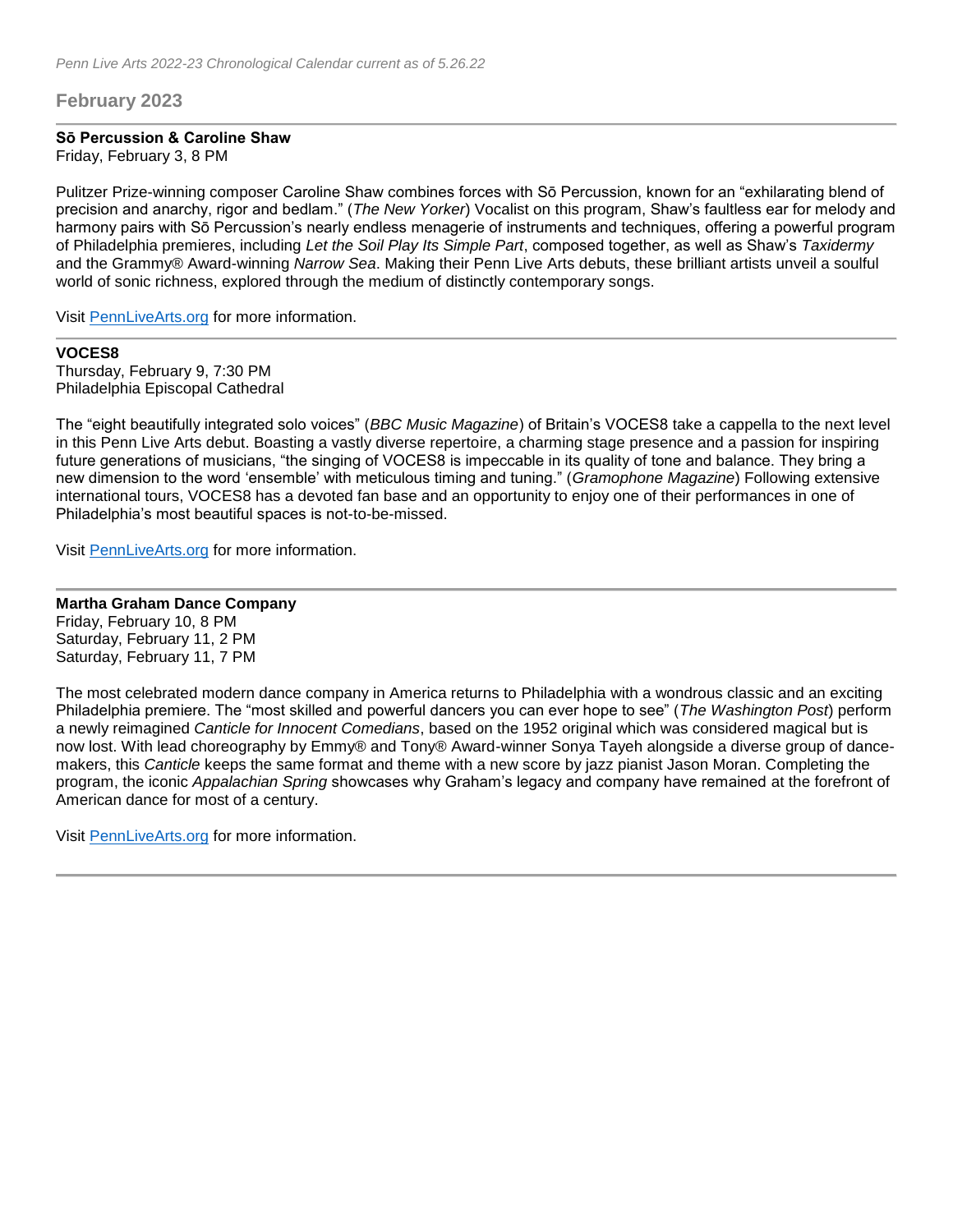**Negro Ensemble Company World Premiere Play** Wednesday, February 15, 7:30 PM Thursday, February 16, 7:30 PM Friday, February 17, 8 PM Saturday, February 18, 2 PM Saturday, February 18, 8 PM

"Arguably the most successful Black theatre group in the world," (*American Theatre*) the Negro Ensemble Company, Penn Live Arts' season artist-in-residence, performs a world premiere play juxtaposing 1960s protest poetry with the current social climate. This new work merges live music, dance, civil rights era poetry and contemporary writings that reflect on our nation's recent racial reckoning, with additional inspiration from Ntozake Shange's acclaimed theatre piece, *For Colored Girls Who Have Considered Suicide / When the Rainbow is Enuf*. Directed by five-time NAACP best directing award-winner Denise Dowse and with designer Patrice Andrew Davidson, this meaningful exploration of social and racial themes that elevates the authentic, underrepresented stories of the Black experience is co-commissioned and coproduced by Penn Live Arts.

This project is funded in part by an Arts*Forward* grant from the Association of Performing Arts Professionals, made possible through support from The Andrew W. Mellon Foundation.

Additional support has been provided through an Extended Artist Residency grant from The Sachs Program for Arts Innovation.

The Negro Ensemble Company Residency in the 22/23 season is made possible in part with support provided by the Penn Live Arts Accelerator Program at the University of Pennsylvania.

The Negro Ensemble Company is the 22/23 season artist-in-residence of the Brownstein Residency for Artistic Innovation.

Visit [PennLiveArts.org](https://pennlivearts.org/) for more information.

## **Ulysses Owens Jr. & Generation Y**

Saturday, February 25, 8 PM

One of the most sought-after drummers of his generation, Ulysses Owens Jr. "take[s] a back seat to no one." (*The New York Times*) His reverence for tradition and his unique ability to create penetrating musical shapes has attracted the attention of jazz's heavy hitters including Wynton Marsalis and Christian McBride. In recent years, Owens Jr. has increasingly focused on education, amplifying the next generation of jazz talent as a professor at The Juilliard School, and showcasing those up-and-coming stars in his Generation Y band. This exciting Philadelphia debut performance is not-tobe-missed.

Visit [PennLiveArts.org](https://pennlivearts.org/) for more information.

## **March 2023**

**Tabea Debus, recorder Adam Cockerham, archlute** Thursday, March 2, 7:30 PM Philadelphia Episcopal Cathedral

Early music sensation Tabea Debus is known for her ability to coax an astonishing spectrum of moods and timbres from the recorder. In a program entitled *Ohrwurm* (German for "earworm"), Debus is joined by Adam Cockerham on archlute for a delightful compilation of memorable pieces by Bach, Monteverdi, Purcell and more from the 17th and 18th centuries. Seamlessly spanning the eras of recorder repertoire, "she turns some captivating fandangos, jigs, and other dances into outright toe-tappers...like an informal but fiery set at a jazz club." (*Early Music America*)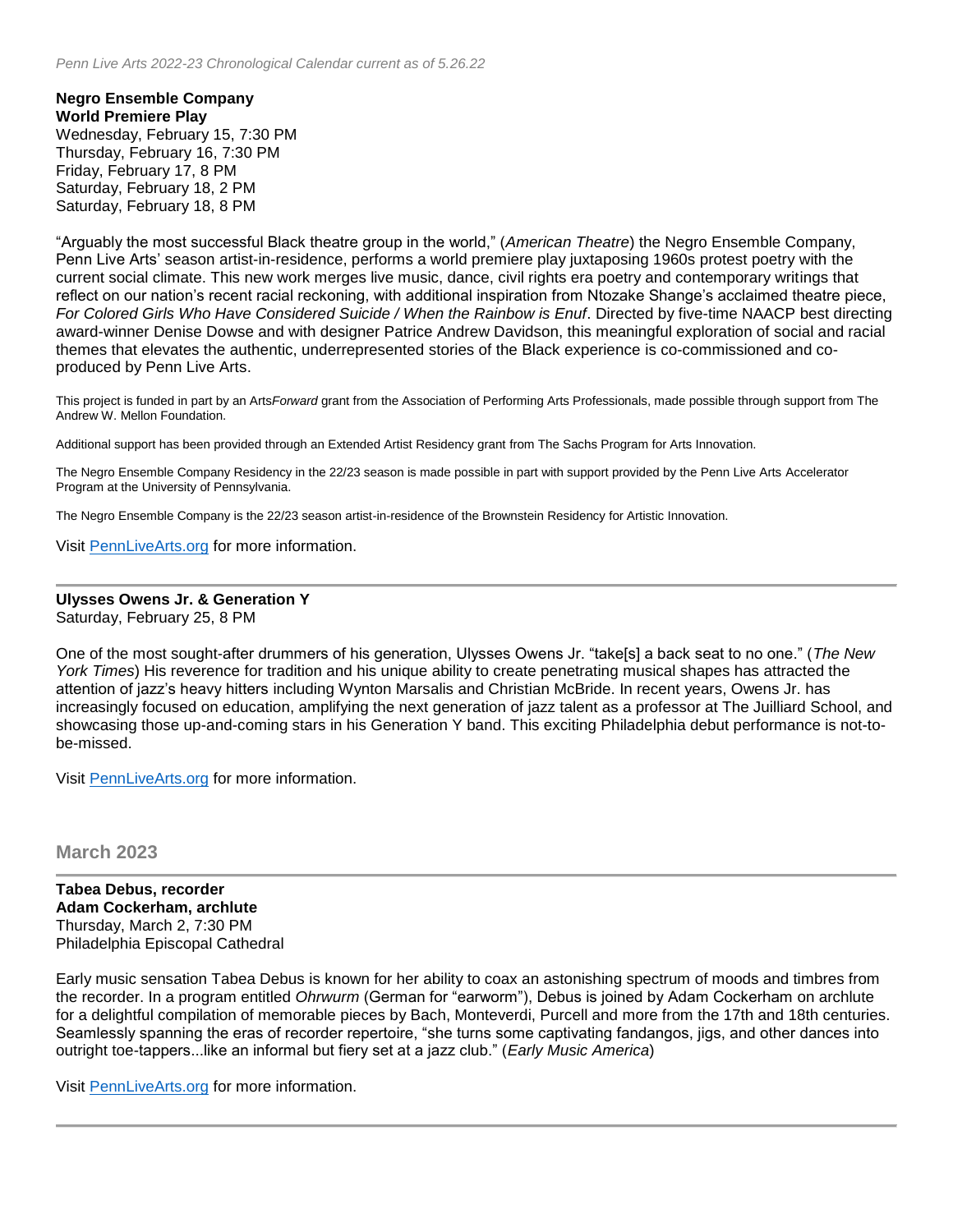**Anaïs Mitchell** Friday, March 3, 8 PM

Best known as the Tony and Grammy® Award-winning creator of the Broadway musical *Hadestown*, Anaïs Mitchell is a "formidable songwriting talent" who comes from the world of narrative folksong, poetry and balladry, writing and singing compelling songs that "address contemporary angst with uncanny vision." (*The New York Times*) Mitchell was named by *TIME* as one of the 100 most influential people of 2020 and her warm sound and thoughtful, heartfelt lyrics will shine in her Penn Live Arts debut.

Anaïs Mitchell's performance is co-presented with World Cafe Live.

Visit [PennLiveArts.org](https://pennlivearts.org/) for more information.

**Theo Bleckmann Berlin: Songs of Love and War, Peace and Exile** Saturday, March 11, 8 PM

"A vocalist of inventive instinct and assiduous musicality," (*The New York Times*) German-born American Theo Bleckmann makes his Penn Live Arts debut with a program of Weimar-era music from war-torn Berlin, a city in its heyday yet on the precipice of disaster. Joined by pianist Dan Tepfer and the Daedalus Quartet, Penn's quartet-in-residence, Bleckmann approaches classic, dark cabaret songs with a tender vulnerability, magnifying their personal and political relevance in today's world.

Visit [PennLiveArts.org](https://pennlivearts.org/) for more information.

**The Crossing PRISM Quartet**  Friday, March 24, 7 PM The Church of the Holy Trinity, Rittenhouse Square

Led by Donald Nally, the "adventurous, fiercely talented choir," The Crossing, "combines an embrace of the new, a social conscience and fearless technique." For this performance, the multiple Grammy® Award-winning new music group is joined by the PRISM Quartet, "a bold ensemble that set the standard for contemporary-classical saxophone quartets." The program features the world premiere of *Self-Portrait, Unfinished* by Martin Bresnick, a composer known for "music that seems at once ancient, elegiac and awesomely new." (*The New York Times*)

The Crossing's performance in the 22/23 season is made possible in part with support provided by the Penn Live Arts Accelerator Program at the University of Pennsylvania.

Visit [PennLiveArts.org](https://pennlivearts.org/) for more information.

**FLIP Fabrique** *Muse* Saturday, March 25, 2 PM

Can a woman play football? Can a man wear a dress? Yes! Canada's visually stunning cirque troupe, FLIP Fabrique, explores what it means to be your true self in *Muse*. Known for offering "acts that don't seem humanly possible," (*The New York Times*) this Philadelphia premiere defies gravity as the acrobats challenge themselves physically while also playfully slipping between traditional gender roles. Whether in high heels or shoulder pads, the ensemble celebrates individuality, offering an inspiring and fresh take on circus and societal expectations.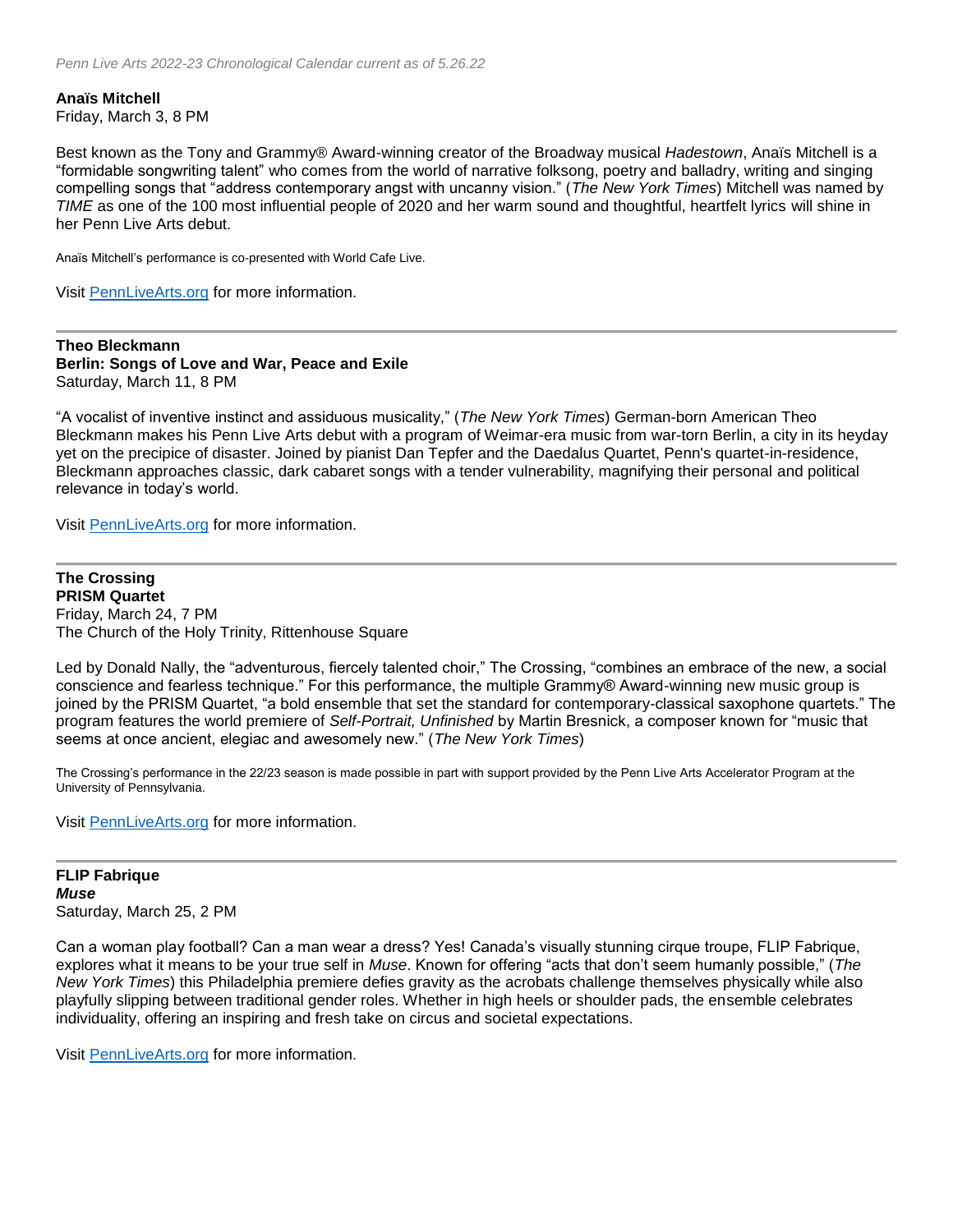# **April 2023**

#### **Arturo O'Farrill The Afro Latin Jazz Orchestra** Thursday, April 13, 7:30 PM

Five-time Grammy® Award-winner Arturo O'Farrill and his Afro Latin Jazz Orchestra blend big band jazz, Latin rhythms and the virtuosity of a large group of the world's most accomplished solo musicians. The son of the late, great Chico O'Farrill, Arturo celebrates his father in a program of Philadelphia premieres, setting Chico's iconic *Afro-Cuban Jazz Suite* alongside Arturo's *Afro Latin Jazz Suite*. Don't miss this Latin jazz visionary and "one of the best jazz orchestras in existence." (*The New Yorker)*

Visit [PennLiveArts.org](https://pennlivearts.org/) for more information.

**Paul Taylor Dance Company** Friday, April 21, 8 PM Saturday, April 22, 2 PM Saturday, April 22, 8 PM

"One of the most exciting, innovative, and delightful dance companies in the entire world," (*The New York Times*) the Paul Taylor Dance Company returns to Penn Live Arts in a program including *Le Sacre du Printemps (The Rehearsal),* where a dance rehearsal and film noir whodunit merge in a clever reimagining of the Stravinsky masterpiece, and *Brandenburgs*, an elegant and joyous Taylor classic set to Bach's much-loved concertos. "The American spirit soars whenever Taylor's dancers dance," (*San Francisco Chronicle*) and this performance will be no exception.

Visit [PennLiveArts.org](https://pennlivearts.org/) for more information.

**May 2023**

**Nrityagram Dance Ensemble & Chitrasena Dance Company** *Āhuti* Friday, May 5, 8 PM Saturday, May 6, 2 PM

"The Nrityagram Dance Ensemble are rock stars in the dance world." (*New York Post*) As India's premier dance troupe, *The New York Times* proclaims that "these are among the world's greatest dancers" who frequently offer "one of the most extraordinary dance events of the year." Now, joined by Sri Lanka's acclaimed Chitrasena Dance Company, they perform the Philadelphia premiere of *Āhuti.* Featuring live music and vibrant tradition, this full-length work explores the interconnection of rhythm, music and physical expression between the companies' Odissi and Kandyan dance styles.

Visit [PennLiveArts.org](https://pennlivearts.org/) for more information.

#### **George Hinchliffe's Ukelele Orchestra of Great Britain** Sunday, May 7, 7 PM

Dancing between sincerity and insanity with a unique mix of punk rock sensibilities and wry British humor, the Ukulele Orchestra of Great Britain has fans ranging from the Queen of England to David Bowie. They are masters of the unexpected, re-imagining a menagerie of rock, pop, jazz, blues and classical, and anything else they think is ripe for the picking. The result is always "cleverly arranged and played with humor, energy and virtuosity." (*The New York Times*) Don't miss the Philadelphia debut of these singing and strumming uke superstars!